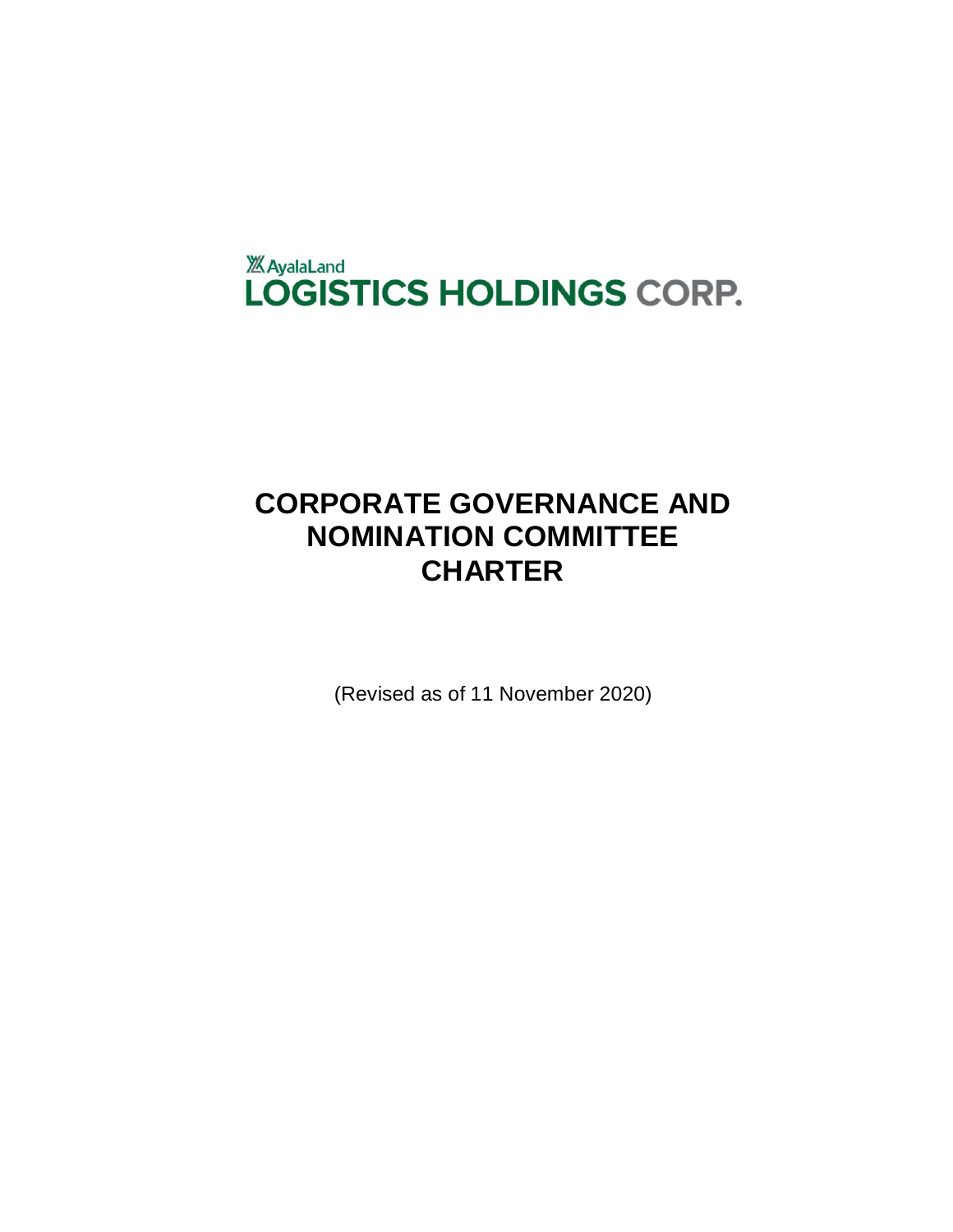|    | <b>Contents</b>                                                               | <b>Page</b> |
|----|-------------------------------------------------------------------------------|-------------|
| 1. | <b>Purpose of the Corporate Governance and</b><br><b>Nomination Committee</b> | 1           |
| 2. | <b>Membership and Composition</b>                                             | 1           |
| 3. | <b>Responsibilities</b>                                                       | 1           |
| 4. | Process and Criteria for Nominations to the Board                             | 3           |
| 5. | <b>Nominees for Election</b>                                                  | 4           |
| 6. | <b>Meetings and Processes</b>                                                 | 4           |
| 7. | <b>Performance Evaluation</b>                                                 | 5           |
| 8. | <b>Miscellaneous</b>                                                          | 6           |
| 9. | <b>Amendment</b>                                                              | 6           |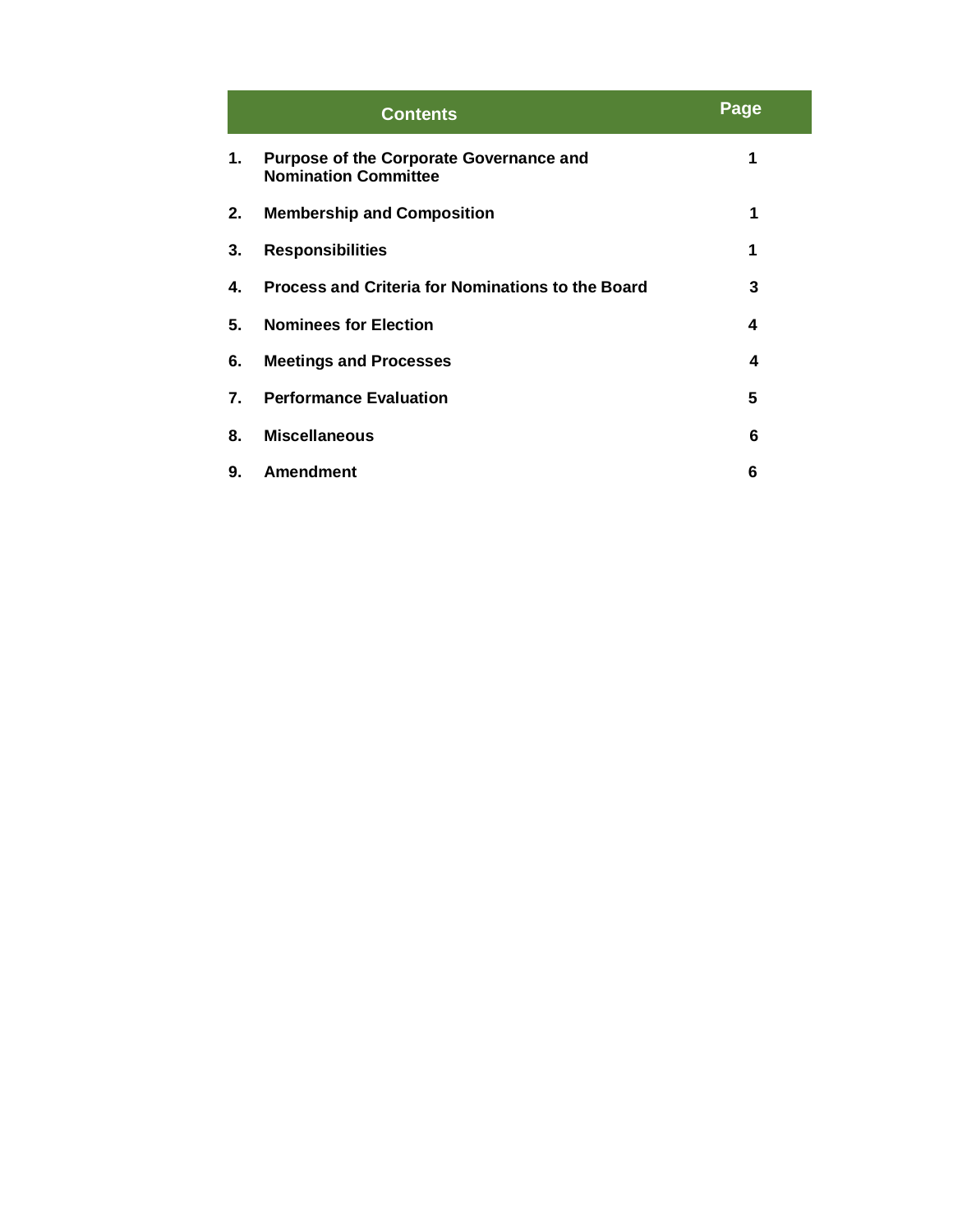| <b>XX</b> AyalaLand<br><b>LOGISTICS HOLDINGS CORP.</b> |                     | <b>INITIAL ISSUE DATE</b>                         |
|--------------------------------------------------------|---------------------|---------------------------------------------------|
|                                                        |                     | <b>18 JULY 2017</b>                               |
|                                                        |                     | <b>REVISION DATE</b>                              |
| CORPORATE GOVERNANCE AND NOMINATION COMMITTEE CHARTER  |                     | 14 MAY 2020/                                      |
|                                                        |                     | <b>12 AUGUST 2020/</b><br><b>11 NOVEMBER 2020</b> |
| <b>VERSION NO.</b>                                     | <b>REVISION NO.</b> | PAGE NO.                                          |
|                                                        | 3                   |                                                   |

## **1. Purpose of the Corporate Governance and Nomination Committee**

The purpose of the Corporate Governance and Nomination Committee (the "Committee") is to oversee the implementation of the corporate governance framework of the Corporation. The Committee shall assist the Board of Directors ("Board") of AyalaLand Logistics Holdings Corp. (the "Corporation") in the screening and shortlisting of all candidates nominated to become a member of the Board in accordance with the qualifications and disqualifications for directors, as provided in the Corporation's Manual on Corporate Governance ("Manual").

The Committee shall also assist the Board in the screening and shortlisting of all nominees to positions requiring appointment by the Board.

## **2. Membership and Composition**

- 2.1 The appointment of the Committee, including the designation of the Chairman of the Committee and the designation of its members, shall be made on an annual basis by the majority of the Board during its organizational meeting or in case there is a vacancy, during the meeting of the Board constituting a quorum.
- 2.2 The Committee shall have a minimum of three (3) members of the Board, all of whom are independent directors. The Committee shall be composed in such a way that it possesses, as a group, the necessary knowledge, skills and experience required to properly perform its duties.
- 2.3 The Chairman of the Committee or any of its members may be removed from the Committee only by majority vote of the Board.
- 2.4 The Board shall appoint the members of the Committee at its annual organizational meeting and each member shall serve upon his appointment until the next organizational meeting of the Board, unless removed or replaced by the Board.

### **3. Responsibilities**

The Committee shall have the following responsibilities:

- 3.1 Oversee the implementation of the corporate governance framework and periodically review the said framework to ensure that it remains appropriate with due consideration of material changes to the Corporation's size, complexity and business strategy, as well as its business and regulatory environments;
- 3.2 Oversee the periodic performance evaluation of the Board and its committees as well as executive management and conduct an annual self-evaluation of its performance;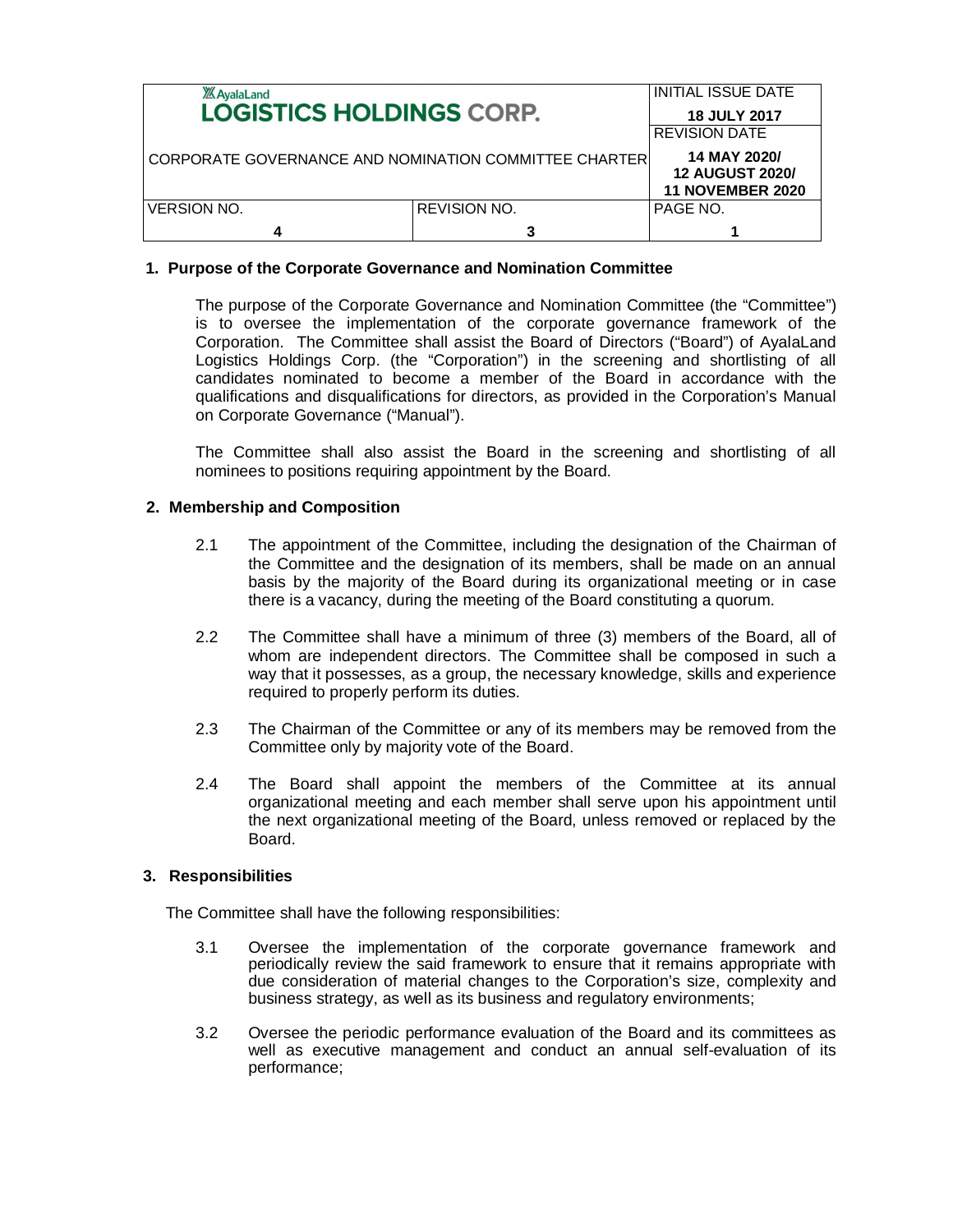| <b>XX</b> AyalaLand<br><b>LOGISTICS HOLDINGS CORP.</b> |                     | INITIAL ISSUE DATE                                                |
|--------------------------------------------------------|---------------------|-------------------------------------------------------------------|
|                                                        |                     | <b>18 JULY 2017</b>                                               |
|                                                        |                     | <b>REVISION DATE</b>                                              |
| CORPORATE GOVERNANCE AND NOMINATION COMMITTEE CHARTER  |                     | 14 MAY 2020/<br><b>12 AUGUST 2020/</b><br><b>11 NOVEMBER 2020</b> |
| <b>VERSION NO.</b>                                     | <b>REVISION NO.</b> | PAGE NO.                                                          |
|                                                        |                     |                                                                   |

- 3.3 Ensure that the results of the Board evaluation are shared, discussed and that concrete action plans are developed and implemented to address the identified areas for improvement;
- 3.4 Plan and recommend continuing education and training programs for directors, assignment of tasks and projects to board committees, succession plan for the board members and senior officers;
- 3.5 Adopt corporate governance policies and ensure that these are reviewed and updated regularly, and consistently implemented;
- 3.6 Determine the nomination and election process for the Corporation's directors and has the special duty of defining the general profile of board members that the Corporation may need;
- 3.7 Screen and shortlist all candidates nominated to become a member of the Board to ensure that all candidates/nominees to be nominated for election as directors at the annual stockholders' meeting are qualified in accordance with the By-laws, Manual of Corporate Governance and relevant laws, rules and regulations and possess none of the disqualifications stated in the Corporation's Manual of Corporate Governance and Code of Corporate Governance for Publicly-Listed Companies;
- 3.8 Prepare the final list of candidates for election as directors, including the independent directors, and ensure that all recommendations are signed by the nominating stockholder and accepted by the would-be nominees;
- 3.9 Encourage the selection of a mix of competent directors, each of whom can add value and contribute independent judgment to the formulation of sound corporate strategies and policies. In the selection of candidates, the objectives set by the Board regarding its composition are to be seriously considered, as well as the required knowledge, abilities and experience needed to successfully manage the Corporation. Careful attention must be given to ensure that there is independence and diversity, and appropriate representation of women in the Board, subject to the possession of the knowledge, abilities and experience determined by the Board as necessary for the Board to properly perform its functions;
- 3.10 Identify and recommend qualified individuals for nomination and election as additional directors or to fill Board vacancies as and when they arise. The election of such additional or replacement directors shall be done in accordance with By-laws of the Corporation, the Manual, applicable laws, rules and regulations;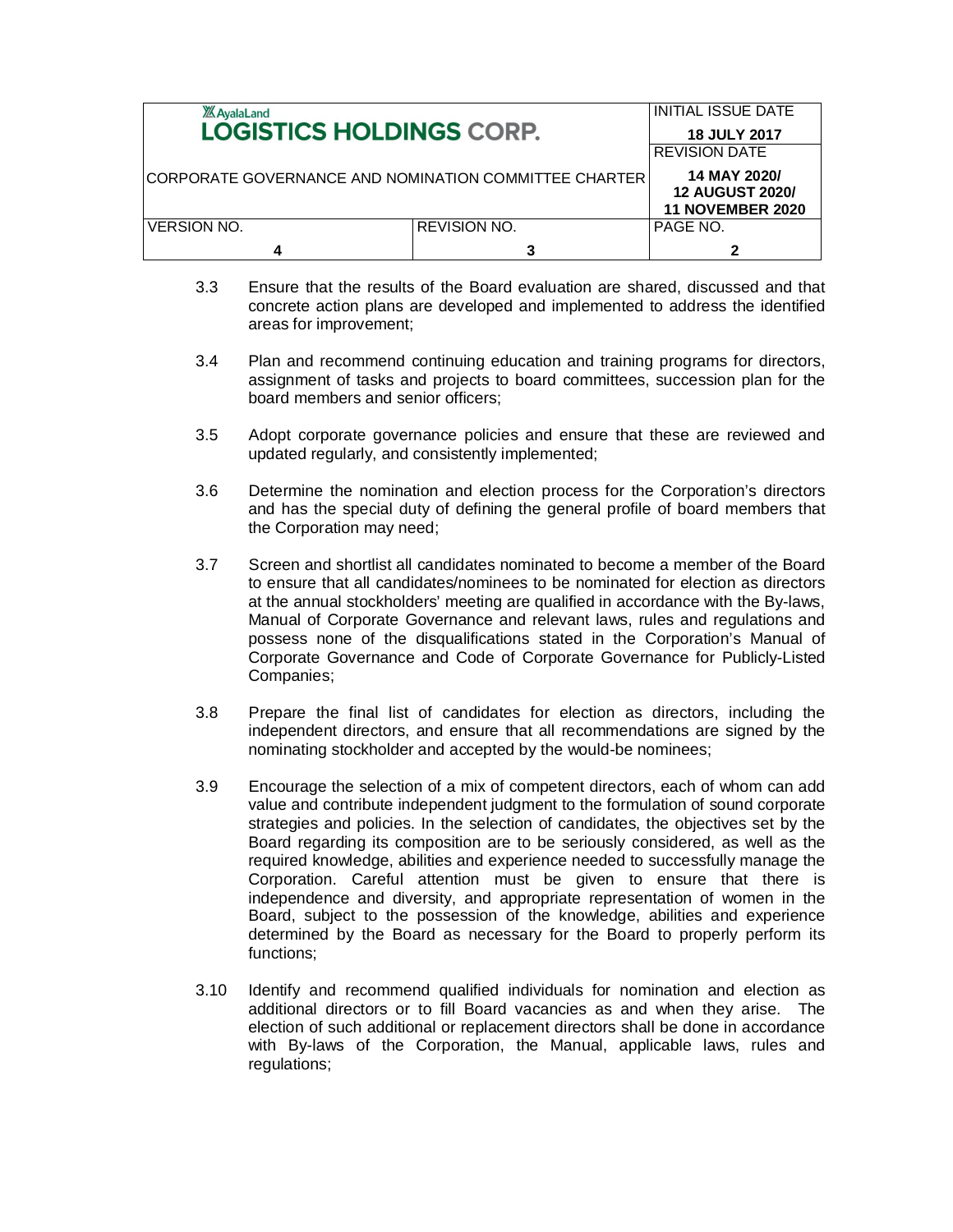| <b>XX AyalaLand</b><br><b>LOGISTICS HOLDINGS CORP.</b> |                     | INITIAL ISSUE DATE<br><b>18 JULY 2017</b>                         |
|--------------------------------------------------------|---------------------|-------------------------------------------------------------------|
|                                                        |                     | <b>REVISION DATE</b>                                              |
| CORPORATE GOVERNANCE AND NOMINATION COMMITTEE CHARTER  |                     | 14 MAY 2020/<br><b>12 AUGUST 2020/</b><br><b>11 NOVEMBER 2020</b> |
| <b>VERSION NO.</b>                                     | <b>REVISION NO.</b> | PAGE NO.                                                          |
| Δ                                                      |                     |                                                                   |

- 3.11 Screen and shortlist all nominees to positions requiring appointment by the Board and provide guidance and advice as necessary for the appointments of persons nominated to other positions;
- 3.12 Review the size and composition of the Board, and make such recommendations to the Board to ensure compliance with the By-laws of the Corporation, the Manual, applicable laws, rules and regulations;
- 3.13 Review and disclose succession plans for members of the Board and Key Officers; and
- 3.14 Perform such other responsibilities that may be delegated to the Committee by the Board from time to time.

## **4. Process and Criteria for Nominations to the Board**

The Committee shall observe the following process and criteria in receiving and evaluating nominations to the Board in line with the Corporation's strategic directions:

- 1. Receive all written nominations to the Board submitted by stockholders together with the consent of the nominees, at least thirty (30) business days before the date of the next annual meeting of the stockholders.
- 2. Review and evaluate the qualifications of all those nominated in accordance with the following criteria:
	- (a) ownership of at least one (1) share of stock of the Corporation standing in his name in the books of the Corporation;
	- (b) a college degree of the equivalent or adequate competence and understanding of the fundamentals of the business of the Corporation or sufficent experience and competence in managing a business to substitute for such formal education;
	- (c) relevant qualification such as previous business experience, membership in good standing in relevant industry, and membership in business or professional organizations; and
	- (d) possesses integrity, probity and shall be diligent and assiduous in the performance of his functions;
	- (e) directorships in other companies, taking into account the following factors:
		- (i) Nature of the business of the Corporation;
		- (ii) The number of directorships in other companies;
		- (iii) Any possible conflict of interest; and
		- (iv) Age of the director;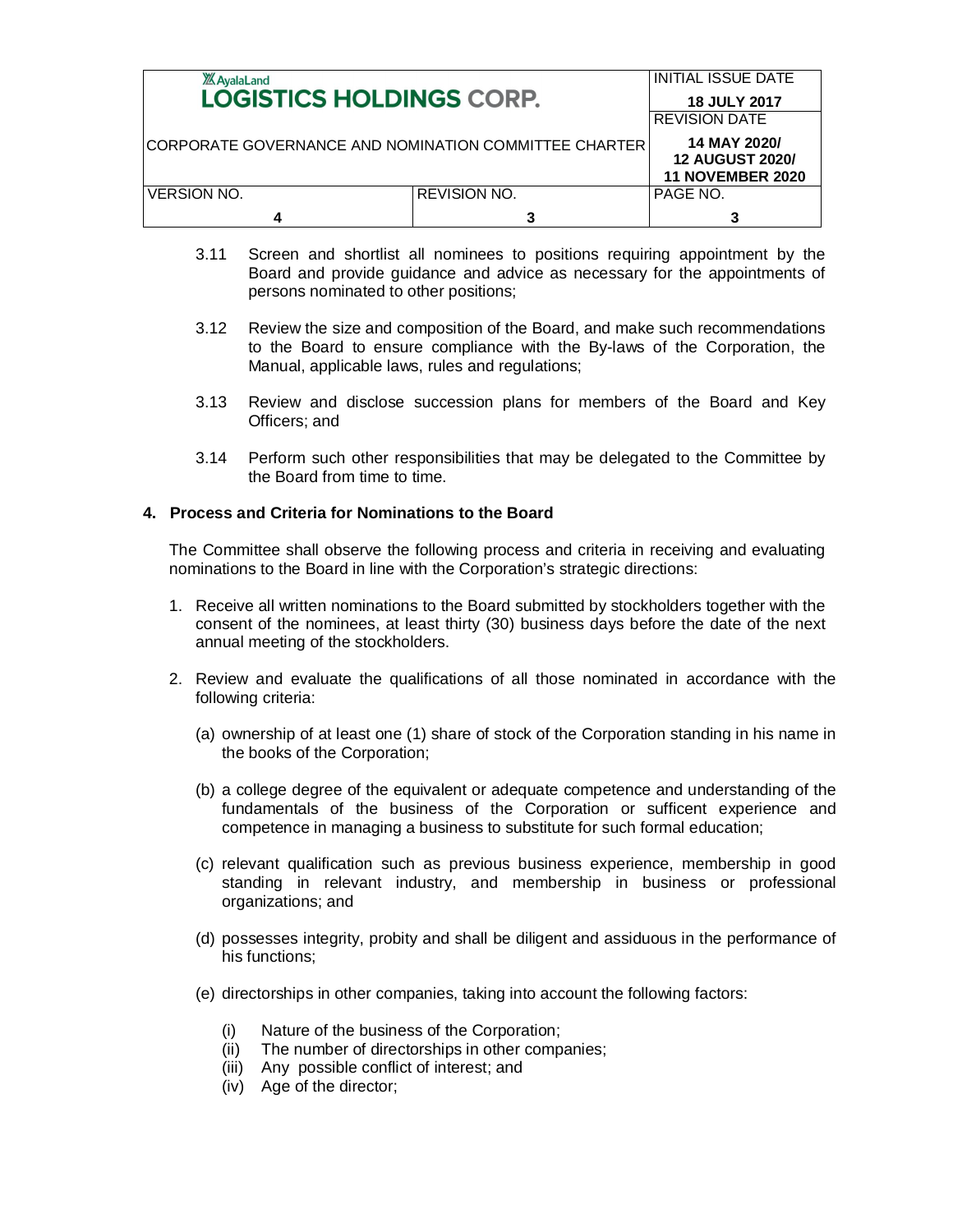| <b>XX</b> AyalaLand<br><b>LOGISTICS HOLDINGS CORP.</b> |                     | <b>INITIAL ISSUE DATE</b>                                         |
|--------------------------------------------------------|---------------------|-------------------------------------------------------------------|
|                                                        |                     | <b>18 JULY 2017</b>                                               |
|                                                        |                     | <b>REVISION DATE</b>                                              |
| CORPORATE GOVERNANCE AND NOMINATION COMMITTEE CHARTER  |                     | 14 MAY 2020/<br><b>12 AUGUST 2020/</b><br><b>11 NOVEMBER 2020</b> |
| <b>VERSION NO.</b>                                     | <b>REVISION NO.</b> | PAGE NO.                                                          |
| Δ                                                      |                     |                                                                   |

- (f) possesses none of the grounds for disqualification provided in applicable laws, the rules and regulations of the Securities and Exchange Commission, the Corporate Governance Manual and By-laws of the Corporation;
- (g) for independent directors, beneficial equity ownership in the Corporation, or in the related companies, which must not exceed two percent (2%); and
- (h) the term limit set for independent directors under applicable laws, rules and regulations.

The Committee may consider and recommend to the Board other qualifications for directors, including independence criteria or standards for independent directors, which are aligned with the Corporation's vision, mission and corporate strategy that are now or may herafter be provided in relevant laws or any amendment thereto.

The Committee may likewise recommend qualified individuals for nomination and election to the Board. For this purpose, the Committee shall make use of professional search firms or other external sources of candidates to search for qualified candidates to the Board.

#### **5. Nominees for Election**

Nominees for election to the following offices shall be referred to the Committee for evaluation of qualifications:

- a. Board of Directors
- b. President and Chief Executive Officer
- c. Chief Operating Officer
- d. Chief Finance Officer
- e. Treasurer
- f. Compliance Officer
- g. Corporate Secretary
- h. Assistant Corporate Secretary/ies
- i. Group heads or Vice President level, and
- j. Other executive officers whose appointments are required to be submitted for approval of the Board

The Committtee shall not endorse a nominee for appointment by the Board unless it has determined that all nominees have the all the qualifications and none of the disqualifications for the position.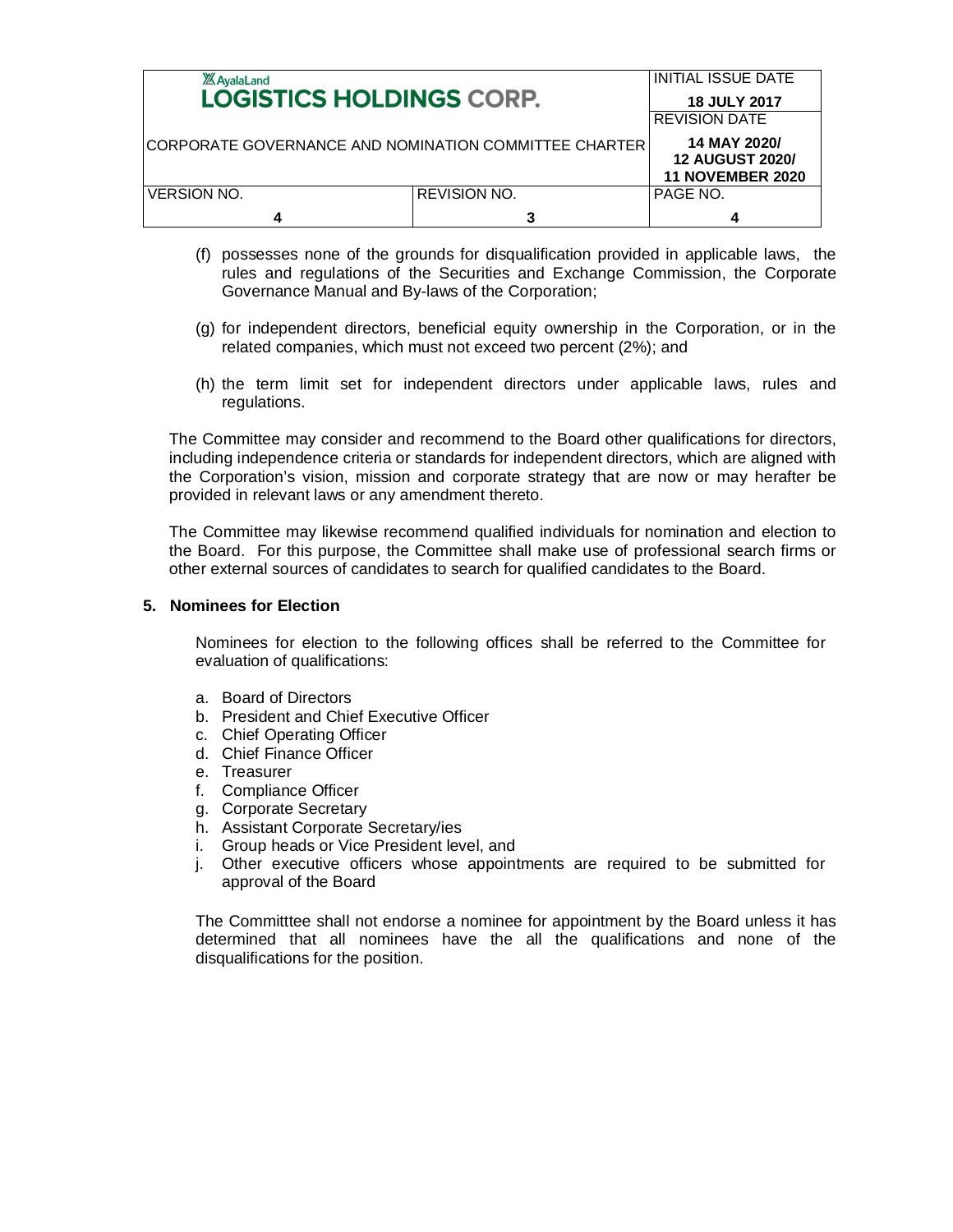| <b>XX</b> AyalaLand                                   |                         | IINITIAL ISSUE DATE |
|-------------------------------------------------------|-------------------------|---------------------|
| <b>LOGISTICS HOLDINGS CORP.</b>                       | <b>18 JULY 2017</b>     |                     |
|                                                       | <b>REVISION DATE</b>    |                     |
|                                                       | 14 MAY 2020/            |                     |
| CORPORATE GOVERNANCE AND NOMINATION COMMITTEE CHARTER | <b>12 AUGUST 2020/</b>  |                     |
|                                                       | <b>11 NOVEMBER 2020</b> |                     |
| <b>VERSION NO.</b>                                    | <b>REVISION NO.</b>     | PAGE NO.            |
|                                                       |                         |                     |

## **6. Meetings and Processes**

- 6.1 The Committee shall meet in person, through remote communication, such as videoconferencing, teleconferencing or other alternative modes of communication allowed by the Securities and Exchange Commission at least twice a year at a time and place determined by its Chairman, with further meetings to occur when deemed necessary or desirable by the Committee or its Chairman. Notice of meetings may be given by telephone call, telegram, personal delivery, postal or electronic mail to each member of the Board. The notice shall specify the time and place of the meeting and include a detailed agenda. Notice of the meeting of the Committee shall be deemed to be duly served upon a member if it is given to him/her personally, or sent to him/her by mail or electronic mail to his/her address, as appropriate. Notice of each meeting shall be given at least three (3) working days prior to meeting date. The Chairman of the Committee, any member of the Committee or the Corporate Secretary can call a meeting of the Committee.
- 6.2 Attendance of at least two (2) Committee members shall constitute a quorum for the Committee to transact business.
- 6.3 The Corporation's Corporate Secretary shall be the secretary of the Committee. Full minutes of the Committee meeting shall be kept by the Corporate Secretary.
- 6.4 The President/Chief Executive Officer and Chief Finance Officer may be requested to attend Committee meetings. As and when appropriate, the Committee may require other officers or members of the Board to be present at the meetings.
- 6.5 Actions of the Committee may also be taken by written consent (in physical, electronic or digital format) by majority of the members when deemed necessary or desirable by the Committee or its Chairman.
- 6.6 The Chairman of the Committee shall report to the Board on the decisions and recommendations made by the Committee following each meeting.

## **7. Performance Evaluation**

7.1 The Committee shall review its performance annually with respect to the fulfillment of its functions and responsibilities as mandated in this Charter.